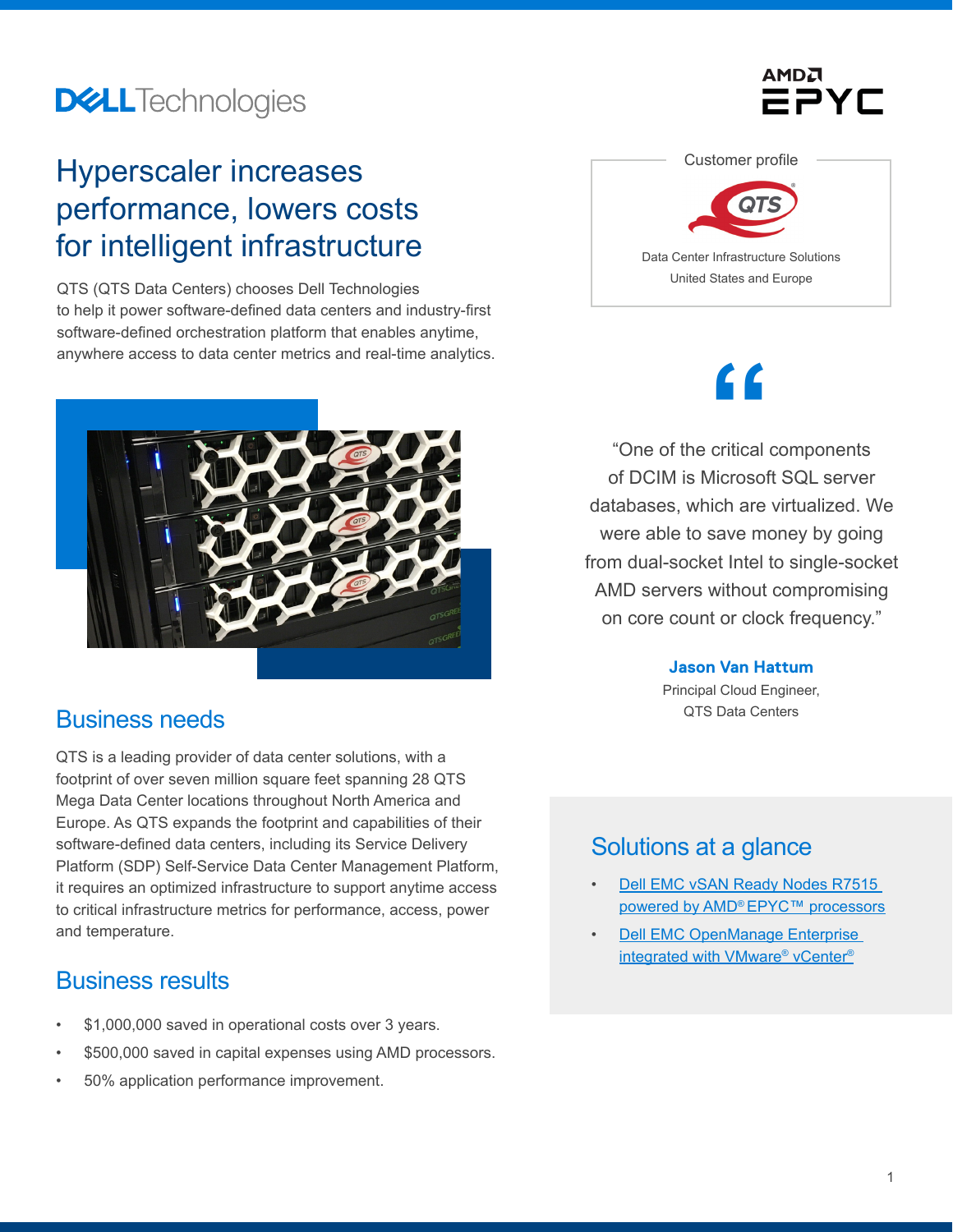QTS offers hybrid and hyperscale data center infrastructure colocation built on their unique intelligent infrastructure platform. A core element of the intelligent infrastructure is the QTS value-added SDP service, the industry's first software-defined orchestration platform.

"SDP is an intelligent, fully automated service delivery platform our customers use to self-manage and optimize their data center environments more effectively," says Reda Saidi, Director, Product Development at QTS Data Centers. He adds, "Our approach to data transparency is unique. We provide every customer with data sets relevant to their environment as we see them ourselves — in real time."

Composed of a suite of AI-enabled digital 3D mapping and computer vision apps, SDP provides 20/20 vision into the most crucial areas of a customer's data center environment with preemptive insights and intelligent predictions for efficiencies and optimization. At the heart of SDP is the QTS Data Center Infrastructure Management (DCIM) system.

"It's one of the most mission-critical systems that we have and maintain," says Jason Van Hattum, Principal Cloud Engineer at QTS. "All of our customers rely on it. All of our employees rely on it. It manages the security, the badge access, video surveillance goes through DCIM, as well as power and cooling for the data center."

Jason goes on to explain, "One of the critical components of DCIM is Microsoft® SQL Server® databases, which are virtualized. QTS saved money by going from dual-socket Intel® to single-socket AMD servers without compromising on core count or clock frequency."

Better performance and lower costs drive greater value for their customers. QTS is always seeking to lower costs, save on space, improve performance and manage its data centers in a more sustainable way. When the QTS server infrastructure was causing performance issues for certain workloads, Jason found that vendor lock-in with the existing Nutanix® solution did not allow QTS to swap out the processor to improve performance.



# **"**

"Dell EMC vSAN Ready Nodes offered an AMD single-socket solution, which helped us lower our costs without compromising performance. We're able to save over a million dollars in operational expenses over 3 years going from our previous hyperconverged vendor to vSAN Ready Nodes. In hardware capital expenses alone, going from dual-socket Intel to single-socket AMD, we're saving over \$500,000."

> **J.J. McDaniel** Senior Cloud Architect, QTS Data Centers

**DELL**Technologies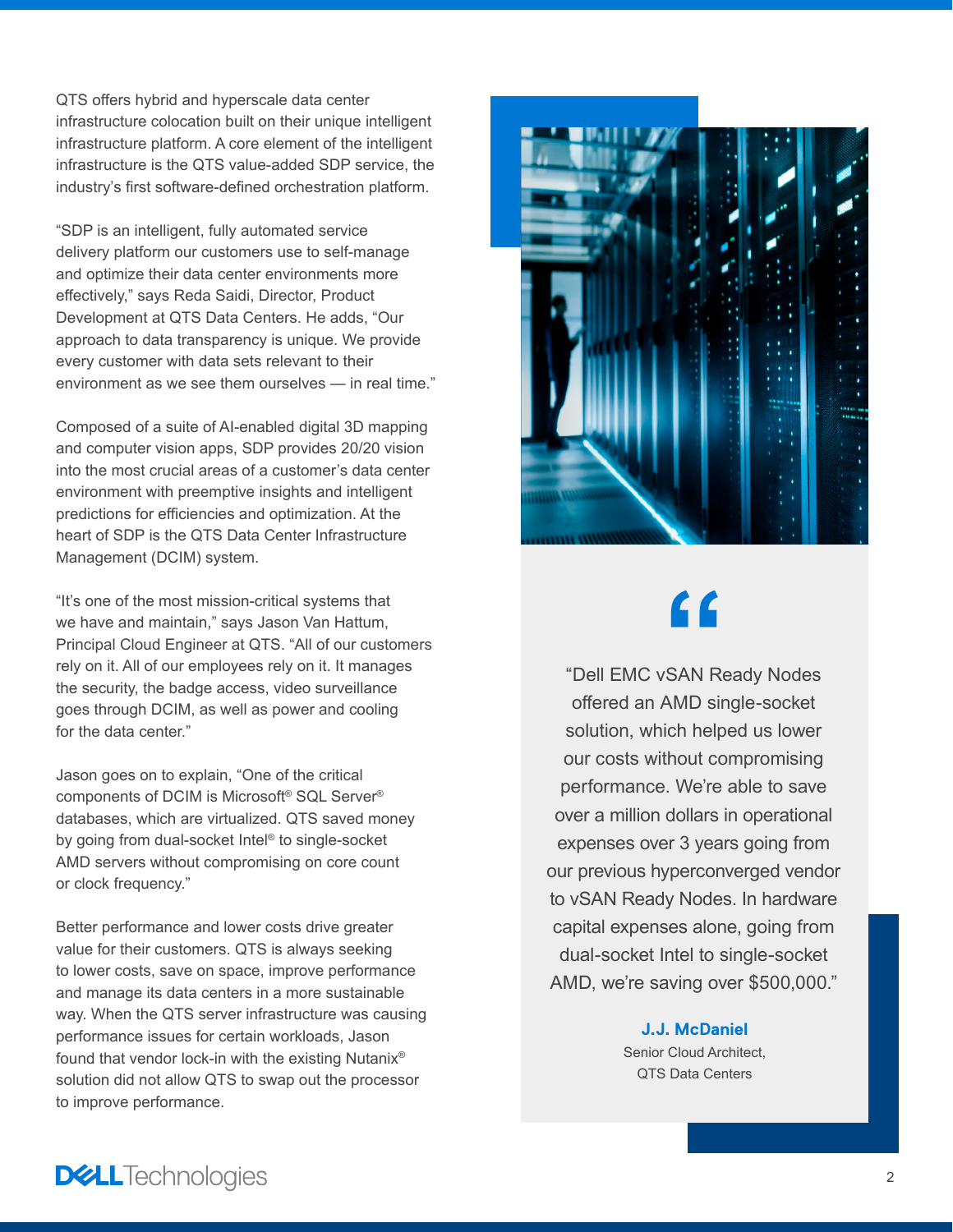When it came time to refresh servers, the team at QTS started looking for a new solution.

It was important to the team to select a solution providing adaptive compute, capable of delivering rapid digital transformation, and optimized for the latest technology advances for their customers. According to Jason, the team was looking for "something that was going to give us that performance, but not break the bank…. We needed to get out of that boxed-in environment and let us buy anything that fit the role that we needed, which is why we landed on Dell EMC architecture, powered by AMD EPYC processors."

After considerable research, QTS decided on Dell EMC vSAN Ready Nodes, built on Dell EMC PowerEdge R7515 servers powered by AMD EPYC processors. "The beauty of Dell vSAN Ready Nodes is that they're already certified as a complete solution from a vendor that we already know and trust," says J.J. McDaniel, Senior Cloud Architect at QTS.

"Dell EMC vSAN Ready Nodes offered a PowerEdge single-socket solution, which helped us lower our costs without compromising performance," says J.J. "We're able to save over a million dollars in operational expenses in three years going from our previous hyperconverged vendor to vSAN Ready Nodes. In hardware capital expenses alone, going from dual-socket Intel to single-socket AMD, we're saving over \$500,000."

In addition, "With the Dell EMC vSAN Ready Nodes all-flash solution, we were able to gain considerable performance improvements as well as less downtime," according to Jason. "We have seen a performance improvement of up to 50%."

### Simplified management

With Dell EMC vSAN Ready Nodes, the QTS team can manage the infrastructure with Dell EMC OpenManage integrated with VMware vCenter Server. This ability simplifies management via integration and automation features that enable the team to perform full lifecycle management with a familiar user interface.



# **"**

"With the Dell EMC vSAN Ready Nodes all-flash solution, we were able to gain considerable performance improvements as well as less downtime. We have seen a performance improvement of up to 50%."

### **Jason Van Hattum** Principal Cloud Engineer, QTS Data Centers